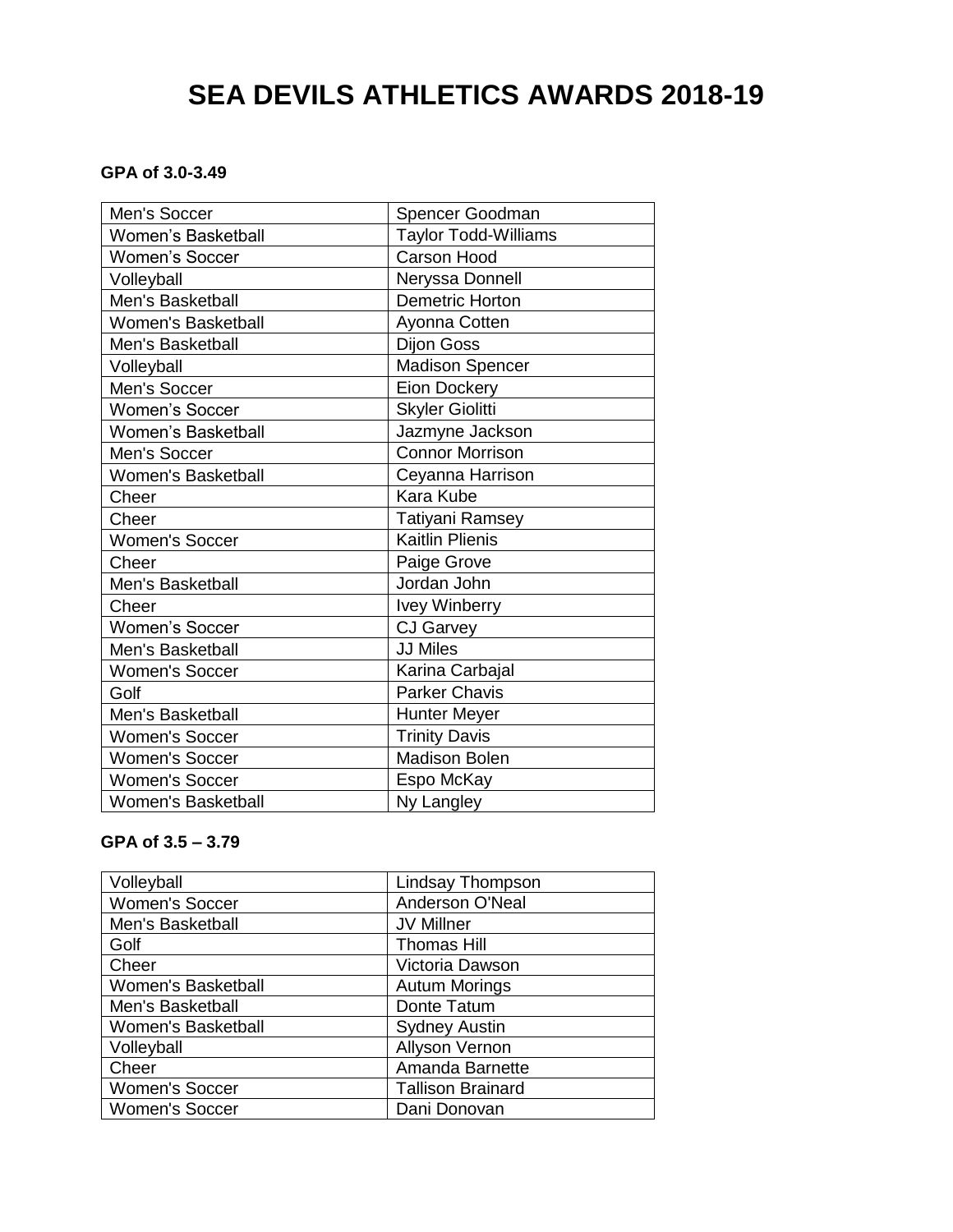# **GPA of 3.8 – 4.0**

| Men's Soccer          | <b>Chase Lucas</b>         |
|-----------------------|----------------------------|
| Volleyball            | <b>Caroline Compton</b>    |
| Volleyball            | <b>Maryellie Carpenter</b> |
| <b>Women's Soccer</b> | Chloe Hyder                |
| Men's Soccer          | <b>Ndabo Olivier</b>       |
| Men's Soccer          | Christian Vega             |
| Golf                  | Thomas Alicardi            |
| Golf                  | Ryan Graybar               |
| Golf                  | <b>Brantley Moore</b>      |
| Men's Basketball      | <b>Trayvon Ferrell</b>     |
| Cheer                 | Emma Colby                 |
| <b>Women's Soccer</b> | Ryan Winseman              |

# **All-Region Awards**

# **Men's Basketball**

Donte Tatum - 1<sup>st</sup> Team All Region and Honorable Mention NJCAA All American Quate McKinzie - 1<sup>st</sup> Team All Region JJ Miles – 2<sup>nd</sup> Team All Region Coach Ryan Mantlo – Region 10 Coach of the year and District Coach of the year

# **Women's Basketball**

Tracey Kemp – All Region Ny Langley – All Region, Region 10 Tournament MVP, & National Tournament All Tournament Team A'Terria Quick – Region 10 Tournament All Tournament Team & National Tournament All Tournament Team Coach Lori Drake – District Coach of the year

# **Men's Soccer**

Charles Basse  $-1<sup>st</sup>$  Team All Region DeShaun Brown  $-2<sup>nd</sup>$  Team All Region Eion Dockery  $-3<sup>rd</sup>$  Team All Region Brooks McGill - 3<sup>rd</sup> Team All Region

# **Women's Soccer**

Madison Bolen  $-1<sup>st</sup>$  Team All Region Ryan Winseman - 1<sup>st</sup> Team All Region Kaitlin Plienis  $-1<sup>st</sup>$  Team All Region Tianna Boeckmann – 1<sup>st</sup> Team All Region CJ Garvey  $-2<sup>nd</sup>$  Team All Region Sally Yamada  $-2<sup>nd</sup>$  Team All Region Trinity Davis – 2<sup>nd</sup> Team All Region

# **Women's Volleyball**

Taylor Long - 1<sup>st</sup> Team All Region Madison Spencer - 1<sup>st</sup> Team All Region